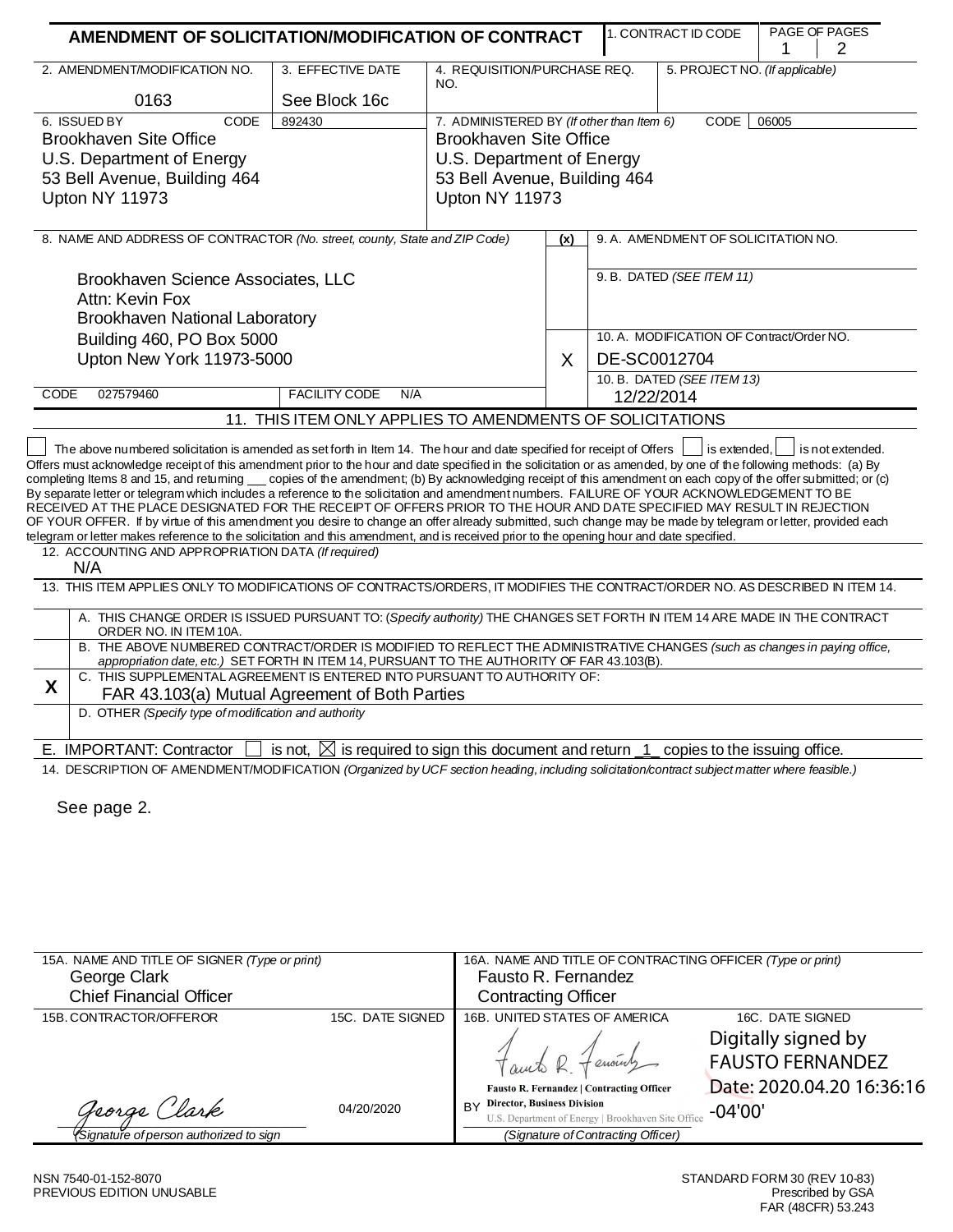## CONTRACT NO. DE-SC0012704 MODIFICATION NO. 0163

# **PAGE 2**

## **14. DESCRIPTION OF AMENDMENT/MODIFICATION** continued.

**A.** This modification is issued to update the following contract sections:

### **Contract Sections:**

- a. Part I, Section H Special Contract Requirements
- **B.** Table of Changes

# **PART I, SECTION H – SPECIAL CONTRACT REQUIREMENTS**

| <b>Clause</b> | Title                                                                                                                                                                               | <b>Change &amp; Explanation</b>                                                                                                                                                                                                                                                                                  |
|---------------|-------------------------------------------------------------------------------------------------------------------------------------------------------------------------------------|------------------------------------------------------------------------------------------------------------------------------------------------------------------------------------------------------------------------------------------------------------------------------------------------------------------|
| No.           |                                                                                                                                                                                     |                                                                                                                                                                                                                                                                                                                  |
| H.45          | Paid leave under<br>Section 3610 of the<br>Coronavirus Aid, Relief,<br>and Economic Security<br>Act (CARES Act) to<br>maintain employees<br>and subcontractors in a<br>ready state. | Change:<br>Add clause.<br><b>Explanation:</b><br>This clause is added in accordance with Guidance for PF 2020-<br>22 Guidance for using DOE's Clauses developed to implement<br>Section 3610 of the Coronavirus Aid, Relief, and Economic<br>Security (CARES) Act (Pub. L. No. 116-136) dated April 15,<br>2020. |

### **C. ALL OTHER TERMS AND CONDITIONS REMAIN UNCHANGED.**

# **END OF MODIFICATION**